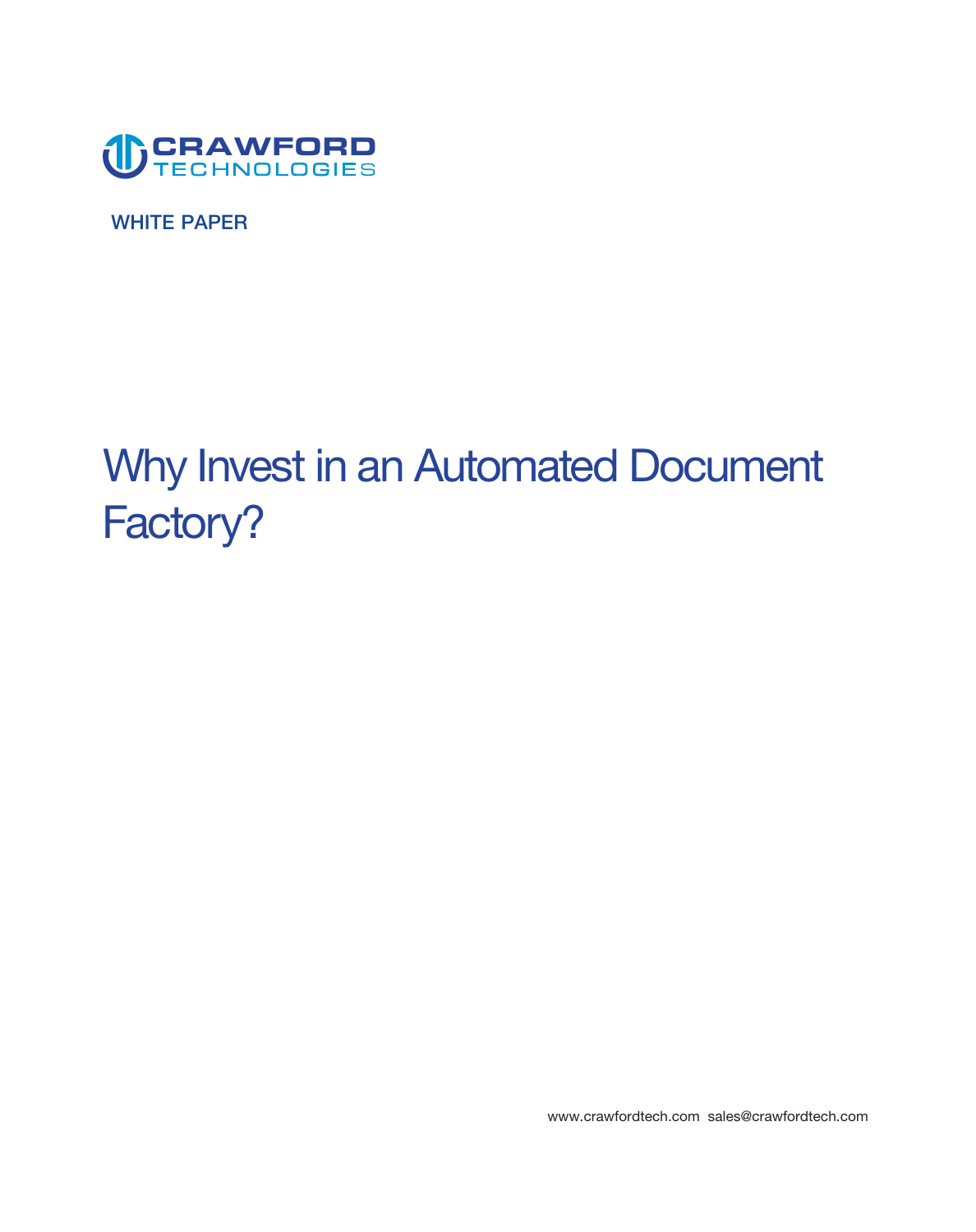**Companies implement automated document factory (ADF) technology for a variety of reasons, including:** 

- **• Security/privacy**
- Operational efficiency
- **• Multi-channel distribution management**
- **• Production planning/resource allocation**
- **• Automated reprints**
- **• Regulatory compliance**
- **• Service Level Agreement (SLA) adherence**
- **• Postal savings/mail preparation**
- **• Process visibility**
- **• Improved customer service**
- **• Competitive advantage**

**Organizations processing documents containing private or sensitive information will focus on how an ADF can prevent accidental disclosure and allow them to comply with regulations pertinent to their industries. Others may concern themselves with meeting SLAs or improving productivity. ADFs can also help organizations save money on postage and mail preparation or**  make aspects of their workflow, such as reprints, be more efficient.

**Item tracking and reporting is becoming a minimum requirement for the modern mail center. Even organizations that do not process documents subject to regulatory controls fnd their customers are demanding more accountability for individual mail pieces. As document composition engines have become more versatile, even traditional statements, bills and other documents are likely to contain highly targeted and personalized messaging. It is imperative the correct recipients receive these items, and the material arrives on time. ADFs assist document operations in achieving these goals.** 

**Outside service providers and in-plant document operations that can assure customers the operation produced and delivered every document accurately have a competitive advantage. The customer experience is a prime focus for many organizations. Confdence about the status of paper and electronic documents, and the ability to convey that information to customers immediately, contribute positively to customer relationships.**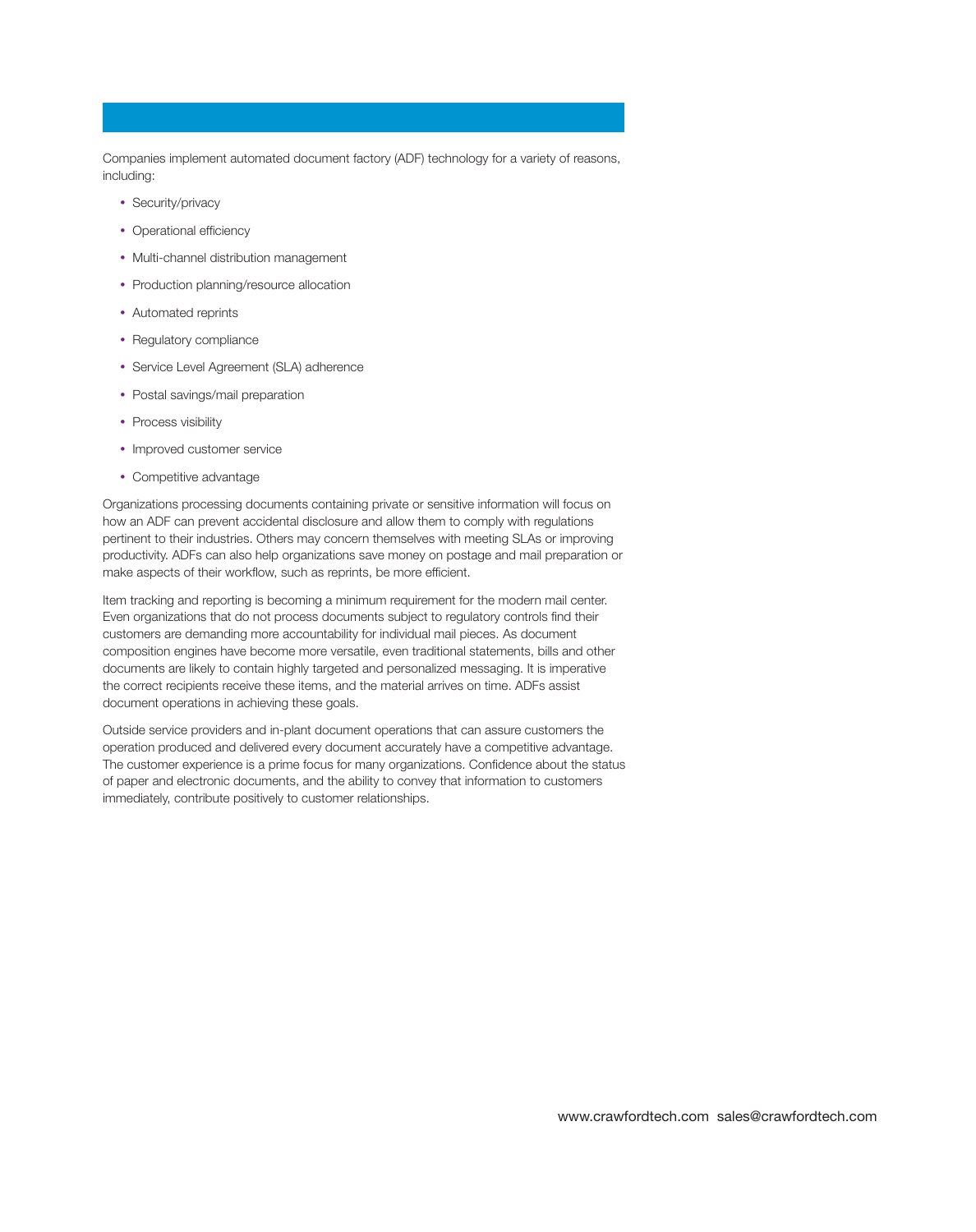# **How Can an ADF Help Your Business?**

# *Security/Privacy*

**Information security is a concern for all organizations. Production workfows for physical documents and digital output channels include many places where information from two or more customers can be accidently mixed. It may not be possible to prevent errors from happening 100% of the time, but ADF technology can allow document operations to correct mistakes before fawed documents leave the production facility.** 

**A privacy breach is always troublesome, even if documents do not contain regulated or protected data. Customers who learn an organization distributed their information to unauthorized recipients can publicize the event, damaging reputations of the sender and their service providers.** 

**Some organizations have their own mandates for privacy protection. An ADF can provide the proof and accountability demanded by such internal requirements.** 

**Because the ADF accounts for every page in every document at each step in the workfow, the system can alert operations management if item-level reconciliation fails to balance. Operations**  can easily find and correct mistakes before they are an outbound communication.

Some troublesome workflow areas that produce mixed-customer documents include:

- **• Printer jams that result in missing pages, extra pages or unsynchronized duplexing.**
- **• Static electricity that causes pages to stick together.**
- **• Pages lost or mixed in transport from print rooms to mail centers.**
- **• Matched envelope contents that are missing or out of sequence.**
- **• Document composition errors result in accidental page overfow.**
- **• Mixed data from two different customers.**

**News reports frequently publicize privacy breaches caused by printing or mailing mistakes. Some errors are severe, such as revealing social security numbers, salary or income information, or even bank transactions or medical conditions. Correcting such mistakes can be costly. Companies have assumed costs for credit monitoring services, suffered embarrassment in the press or have lost business because of mistakes an ADF might have caught. Other organizations have offered incentives or discounts to retain the business of customers after the document center made preventable mailing mistakes.**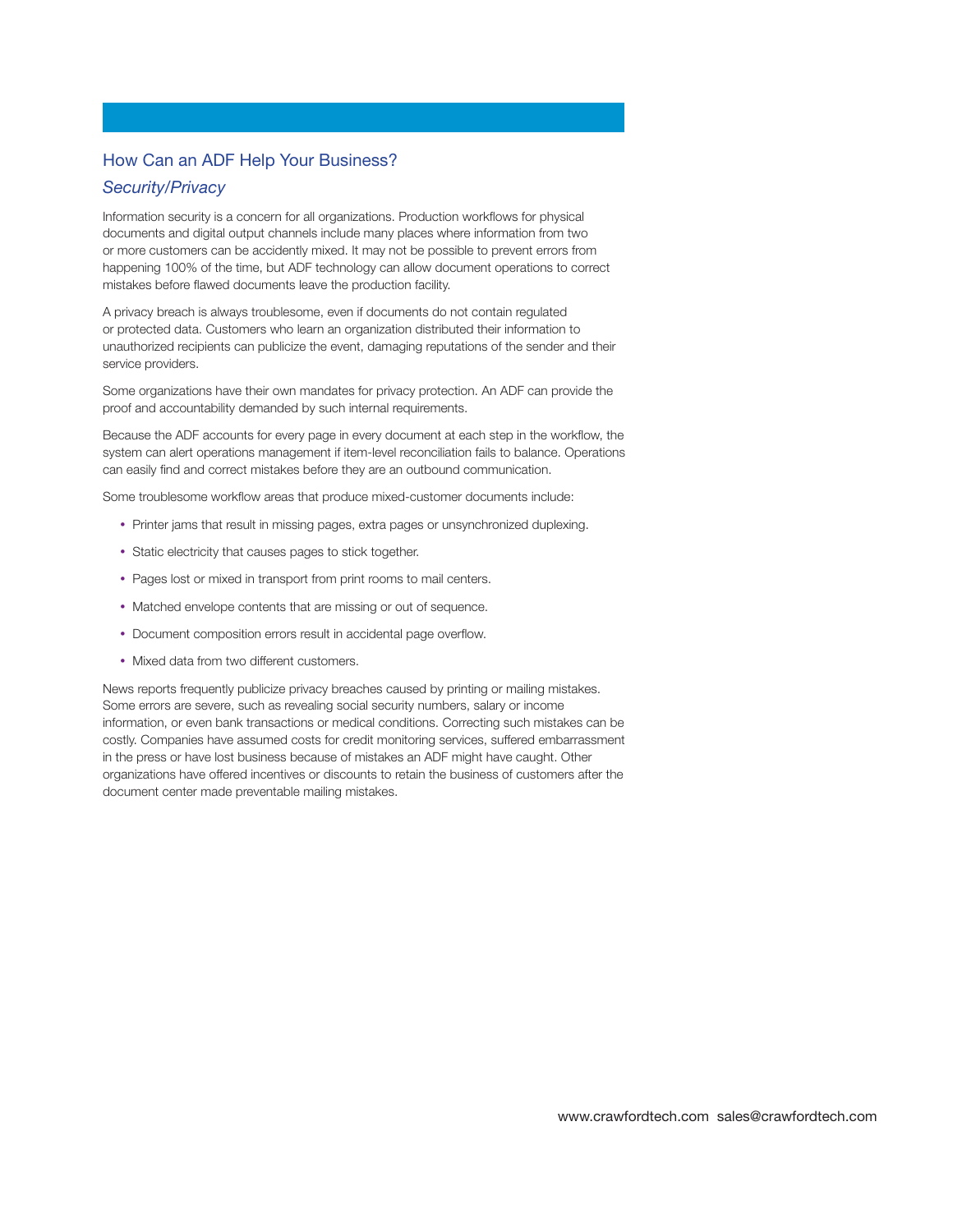# **Operational Efficiency/Production Planning/Allocation**

**Companies can use ADF data to study statistics such as throughput rates, idle time and bottlenecks that cause processing delays. Managers can use this information to change the production foor layout, streamline quality control procedures and improve material designs, among others.** 

**Some ADF solutions include modules specifcally designed to aid with resource allocation and production planning. They include tools that allow managers to test 'what-if' scenarios, moving work around to different shifts or equipment. Managers can harvest ADF data about employee productivity, equipment effciency and how characteristics of different jobs affect the overall production effort. Document production managers may even use data supplied by the ADF to administer employee performance bonus programs.** 

**Companies considering equipment upgrades will fnd the production data captured by an ADF valuable in assessing the impact of proposed capital investments in new hardware. ADF data can help managers test the productivity effect of replacing two older inserting machines with one high-speed device, for instance. Job schedules, SLA's and job characteristics can all affect the fnal equipment acquisition decision.** 

**As companies contemplate using new communication channels, data accumulated by the ADF is invaluable in projecting the effect of digital migration on production workfow, equipment use and staffng. How does the workload change if 15% of customers enroll in paperless distribution? What if 30% sign up for electronic delivery? These questions are more easily answered when one has been capturing production information in a centralized ADF database.** 

## *Automated Reprints*

**In many operations, reprinting documents damaged during printing, folding or inserting is a manually intensive and error-prone process. Employees must identify the document, the customer account number and the original print job. This can be a painstaking exercise. The employee sometimes receives only bits of paper that operators dug out of the machinery.** 

**Once the print operator has identifed the account and the job, they re-load the print fles or access an archive to reprint, fold and insert the pages. Often, these manual activities are not logged. No audit trail exists to answer the oft-asked question "where is my document"?** 

**Automation produces signifcant cost savings, higher quality and better customer service. The ADF recognizes when a printed document was not logged as completed or it was in the machine at the time of a jam. Then the ADF can automatically reprint the document immediately to include in the current day's mailing or add the document to the next day's production run. Naturally, the ADF records all activity in case of an audit or research is necessary.** 

**A common practice in mailing operations is allowing operators to reassemble mail pieces manually after a jam occurs. Under the control of an ADF with automatic reprinting, companies can implement a "touch and toss" policy, eliminating document integrity errors caused by human intervention.**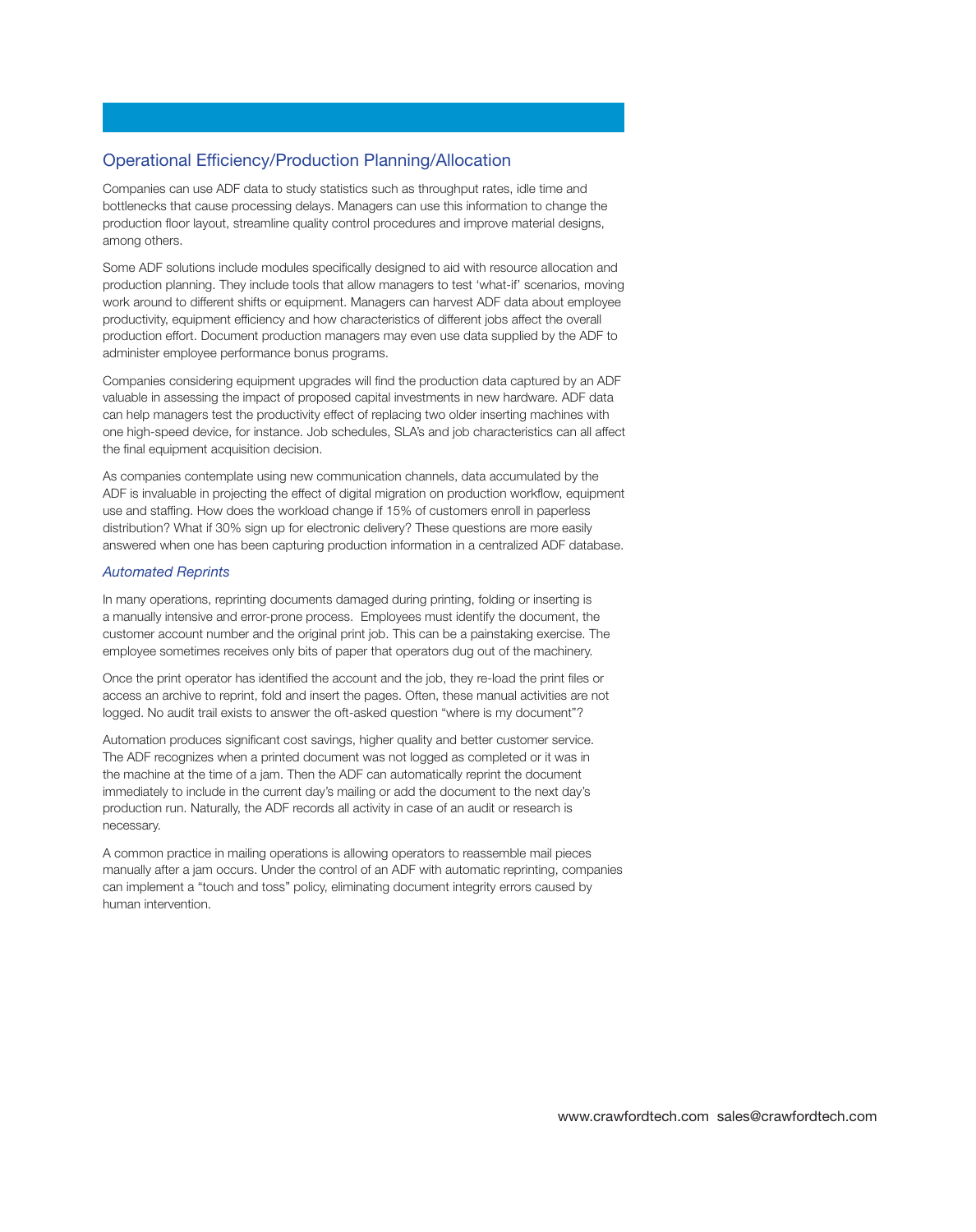#### *Regulatory Compliance*

**Closely associated with the security/privacy benefts described above is the ADF's ability to enable mailers to respond to inquiries when questioned about a regulatory infraction. Incident response is vitally important to resolving issues that could trigger sanctions or fnes from the regulatory authority. Searchable records maintained by the ADF make it much easier to respond, with documentation, to inquiries.** 

**Enforcement and auditing efforts by regulatory authorities have been increasing in recent years as have the penalties for non-compliance. Companies under examination must be able to show they have tools and procedures in place to prevent violations and respond to inquiries. Regulators are harshly critical of companies failing to mitigate privacy violation risks. The**  Office for Civil Rights (OCR) enforces compliance with the Health Insurance Portability and **Accountability Act (HIPAA) in the USA. The regulator has levied substantial fnes when covered entities have suffered a breach and an audit reveals insuffcient preparation and prevention measures.** 

# *SLA Adherence*

**Service level agreement failures can be expensive. Service providers are subject to performance-based fnes, and repeated failures can lead to contract cancellation. For internal document operations, missed SLA's can cause an organization to lose confdence in the inplant's ability to perform their functions reliably. Initiatives to outsource document operations may follow.** 

**ADF solutions guard against these events by monitoring activity throughout the workfow. The ADF measures volumes awaiting production against the productivity of available resources and the time allowed under pre-established agreements. When the system projects work will miss the deadline, the ADF displays these alerts on dashboard screens or overhead displays. Many ADF systems also inform key employees of looming problems via email or text message.** 

#### *Postal Savings/Mail Preparation*

**ADF solutions can enable postal savings and streamline mail preparation by gathering information from multiple jobs and feeding it through specialized postal software. Some ADF systems come with ready-made hooks for integrating the postal software right into the**  workflow.

**Another way organizations can realize postal savings is by implementing householding. This strategy reduces the number of outbound mail pieces, and the postage cost, by combining formerly separate documents to in a single envelope. Householding has become a more practical solution for mailers since the US Postal Service revised postage rates for First Class Presort Letters. Under the latest regulations, mailers can add pages to documents without an increase in postage, regardless of mail piece weight. Document re-engineering tools such as Crawford Technologies' Operations Express allow mailers to combine print from different jobs into a new, householded, print stream.** 

**Strategies such as these require comprehensive document-level tracking and control systems to ensure the mailer accounts for all the documents they intended to combine in an envelope. The ADF software also enables customer service representatives to understand which documents the organization mailed, and on which day, allowing them to handle customer inquiries more effectively.**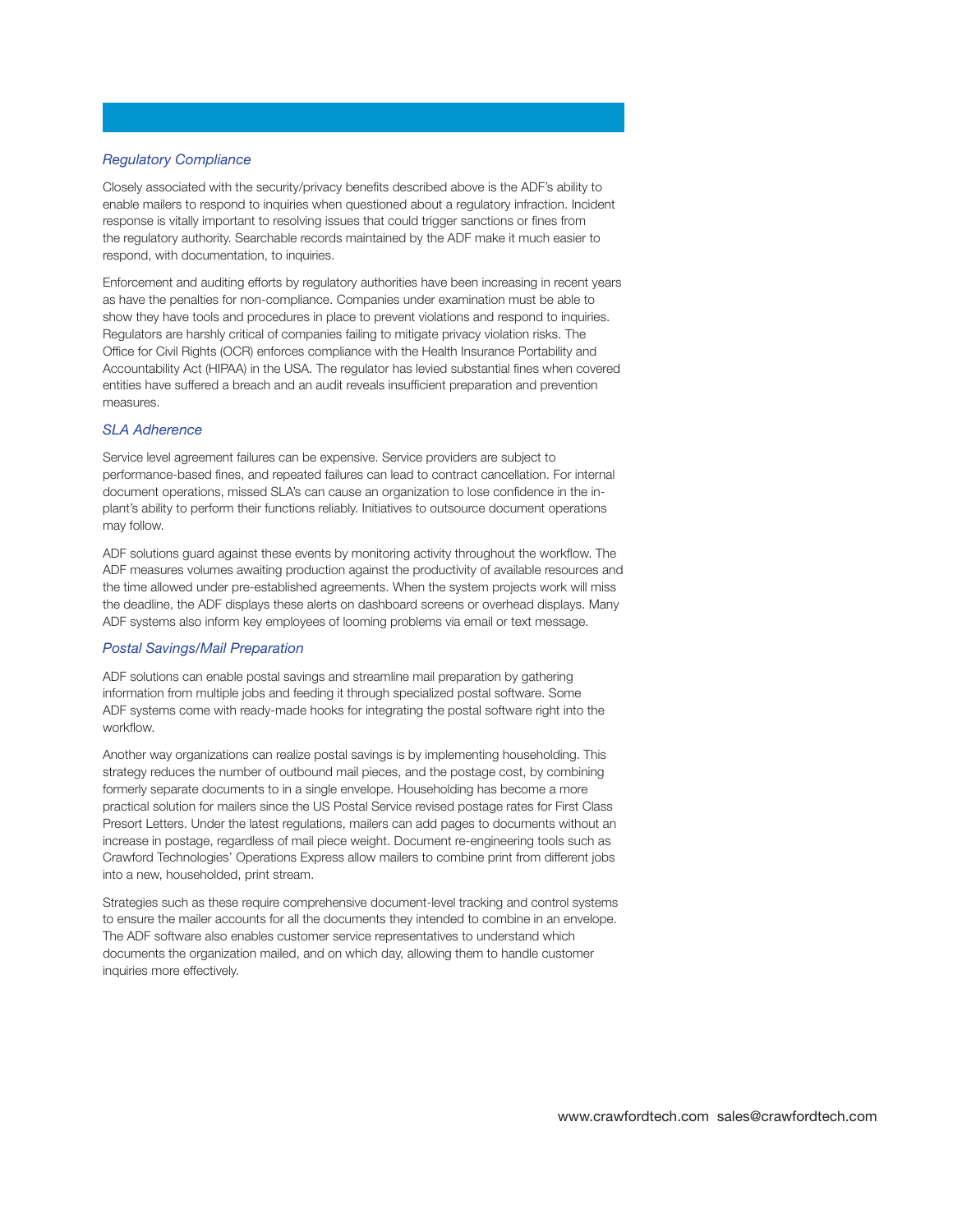#### *Process Visibility/Improved Customer Experience*

**Without an ADF, client questions about the status of their work are interruptions. These inquiries inevitably lead to a search of the document operations department or inspection of paper records before calling the customer back. Document operations can often supply only imprecise or estimated information because their status reports are composed on the job level.** 

**In ADF environments customer service can quickly answer customer questions such as "when was my document mailed?" or "in what channel was my document delivered?" without interrupting production in the document center or requiring a call-back. Customers may even answer their own questions via self-service portals. When customers can get their answers accurately and immediately, satisfaction levels rise.** 

#### *Additional Value from Full Color Inkjet*

**Companies that migrate from pre-printed paper stock to a white-paper environment realize savings in purchasing, warehousing and inventorying multiple paper stocks. But an ADF can enable even greater cost reductions.** 

**Tools within the ADF workfow allow companies printing in a white paper, full color inkjet environment to merge jobs they previously separated because they required different preprinted paper stock. This consolidation can reduce the number of small, labor-intensive jobs and increase postage discounts. A perfect example is a service provider who prints and mails statements for multiple customers. By combining all the documents for the day and sorting them into mailing sequence before printing, the service provider can run large printing and inserting jobs without interruption. They also achieve postal density unreachable within each individual job.** 

**Print and mail operations may use the capability of the full-color inkjet functionality, along with intelligent document composition software, document re-engineering utilities such as Operations Express from Crawford Technologies, and the tracking and control features of an ADF to reduce or eliminate pre-printed statement inserts. Workfows for processing transactional documents that once required stopping an inserting machine to change preprinted insert material can be greatly simplifed.** 

**With the marketing or regulatory messages embedded in printed documents, mailing operations may process the work on equipment with fewer insert stations. Mailers can lower costs and recover space in the warehouse, staging areas and the production foor.**